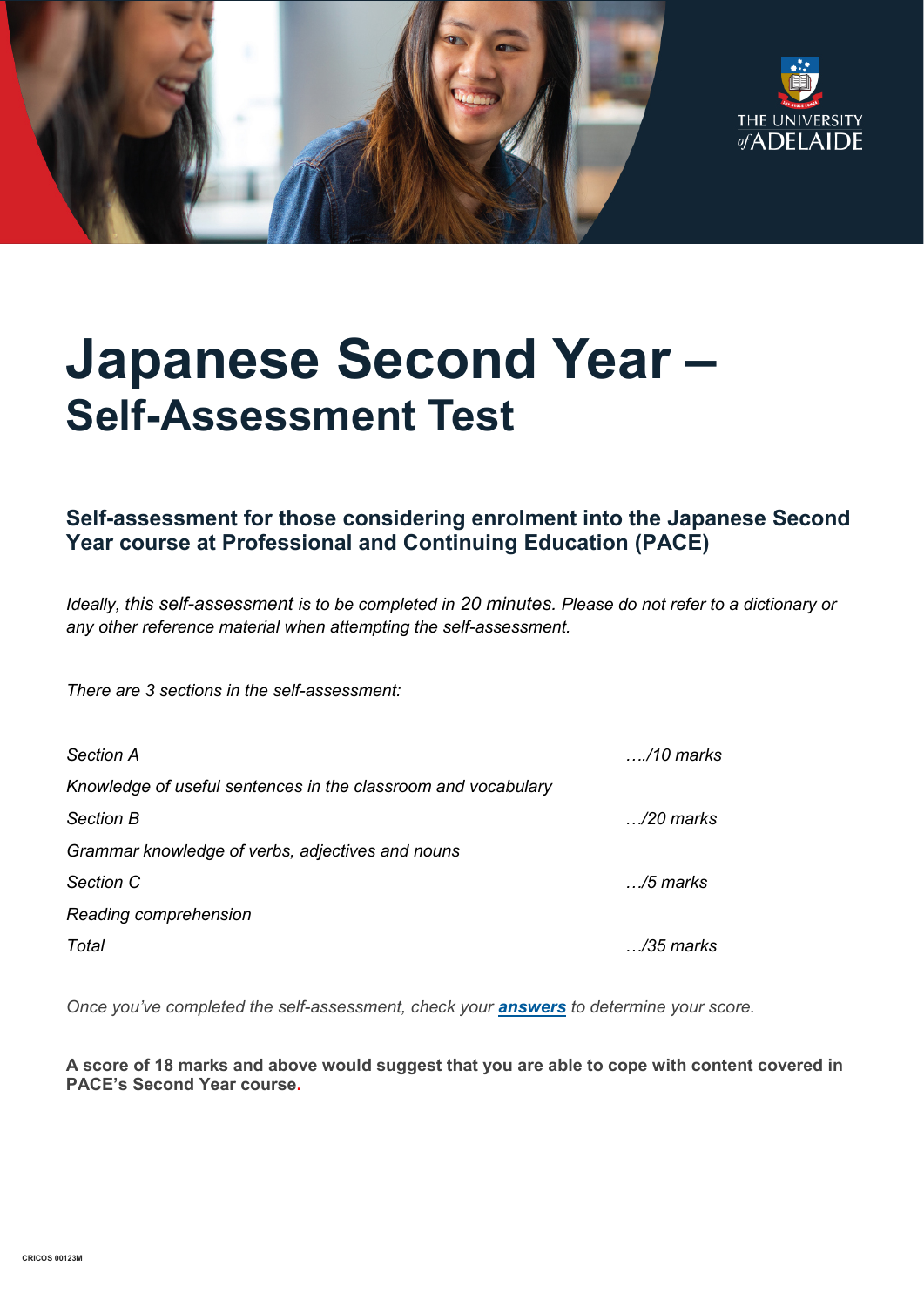

## **Section A – Knowledge of useful sentences in the classroom and Vocabulary Match the Japanese sentences with their English translation (5 marks).**

### Useful sentences in class In English

| 1. は どこにありますか。       | A. How do we say in English, "?         |
|----------------------|-----------------------------------------|
| 2. なまえは 何ですか         | B. Where is '?                          |
| 3. もういちど いってください。    | C. Please give me last week's homework. |
| 4. せんしゅうのしゅくだいをください。 | D. What is your name?                   |
| 5. は えいごで何ですか。       | E. Please say it once more.             |

1…… ; 2…… ; 3…… ; 4……; 5……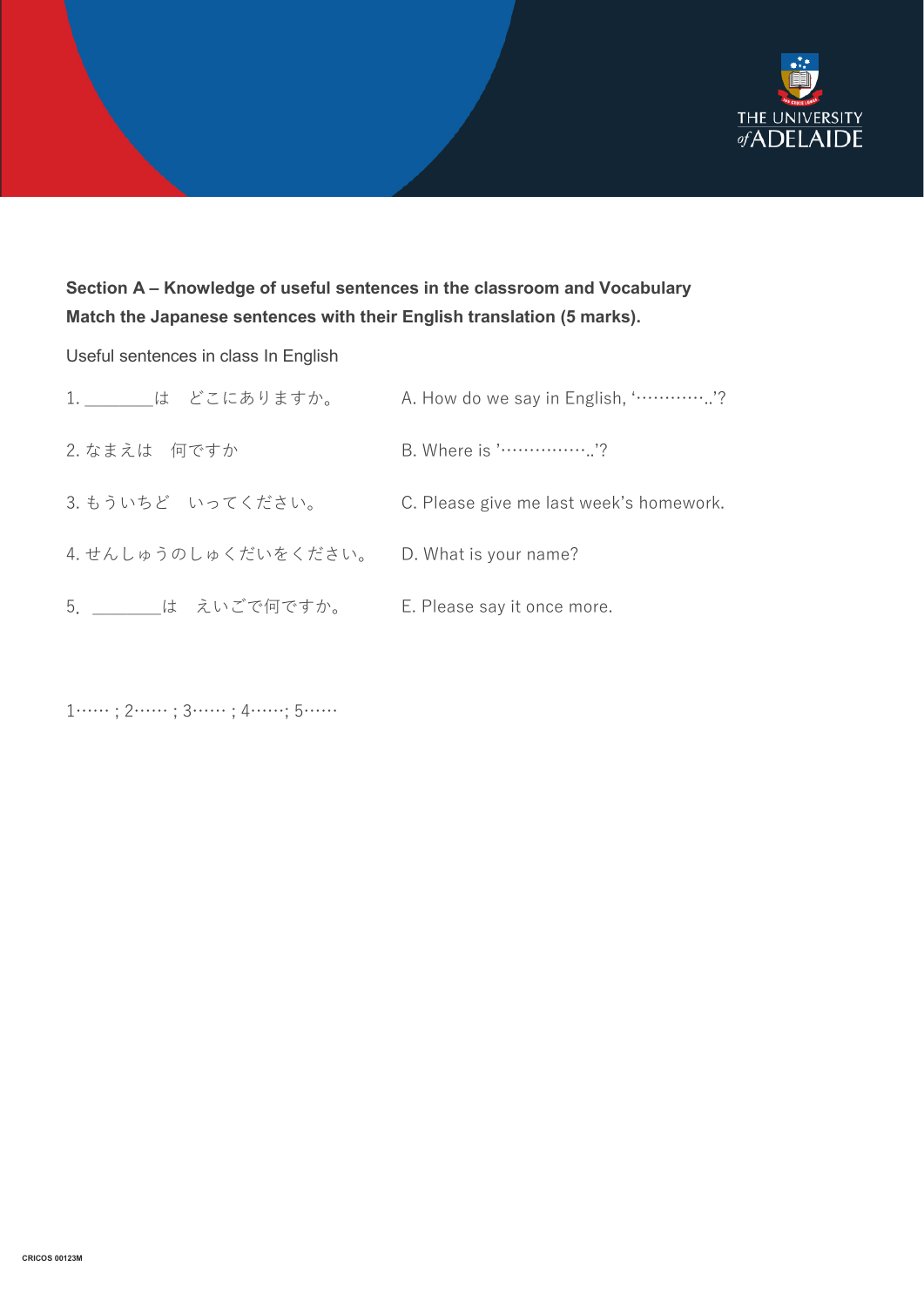

#### **Complete the sentence with a question word (5 marks)**

Each word can be used only once. Be careful; there are more words than spaces

いつ、どこで、だれと、だれに、どこに、何を、

- 1. Q:きのう ……………. 行きましたか。
- > A:しごとに行きました。
- 2. Q:ばんごはんに ……………. 食べますか。
- > A:すしを食べます。
- 3. Q:…………… 日本語 ご をべんきょうしますか。
- > A:アデレード大学 だいがく でします。
- 4. Q:たんじょうびは ……………ですか。
- > A:四月十五日です。
- 5. Q;…………… うちにかえりますか。

> A: ひとりでかえります。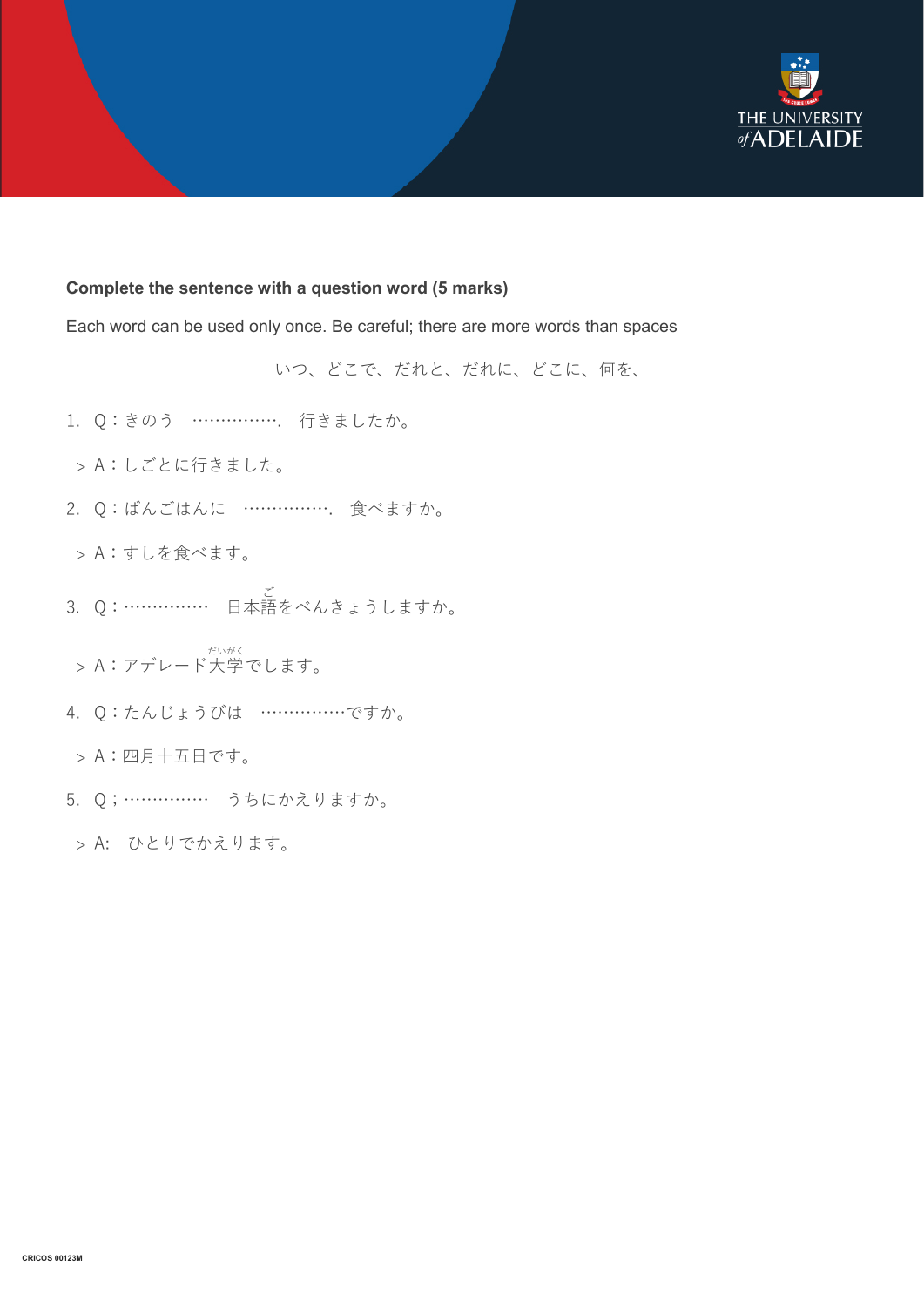

## **Section B – Grammar knowledge of verbs adjectives and nouns Change the verbs into the appropriate form as indicated (7 marks).**

Example: 土曜日 にえいがを (見る‐ watched) 見ました。 どようび

- 1. 私はぜんぜんさかなを(食べる ‐not eat at all).…………………………
- 2. せんしゅう大学 だいがく に(行く‐ didn't go)……………………………………….
- 3. コーヒーを (飲む Will you/Shall we drink) ………………………………………
- 4. なまえを(かく‐ Please write)……...………………………………………
- 5. じしょを(つかう‐May I use?)………………………………………………
- 6. ここでたばこを(すう‐not allowed to smoke).……………………………
- 7. としょかんに(行く‐go and).……………………、べんきょうします。

#### **Change the nouns and adjectives into the appropriate form as indicated (5 marks).**

| 1. 私は (日本人 - not Japanese) …………………………………………………………です。       |
|------------------------------------------------------------|
| 2. このケーキはあまり (おいしい - not delicious) …………………………………………です。    |
| 3. きのうはとても (いそがしい - was busy) ………………………………………………です。        |
| 4. こどものとき、べんきょうが(きらい‐disliked)……………………………………………。           |
| 5. パーティーは (おもしろい - wasn't interesting) …………………………………………です。 |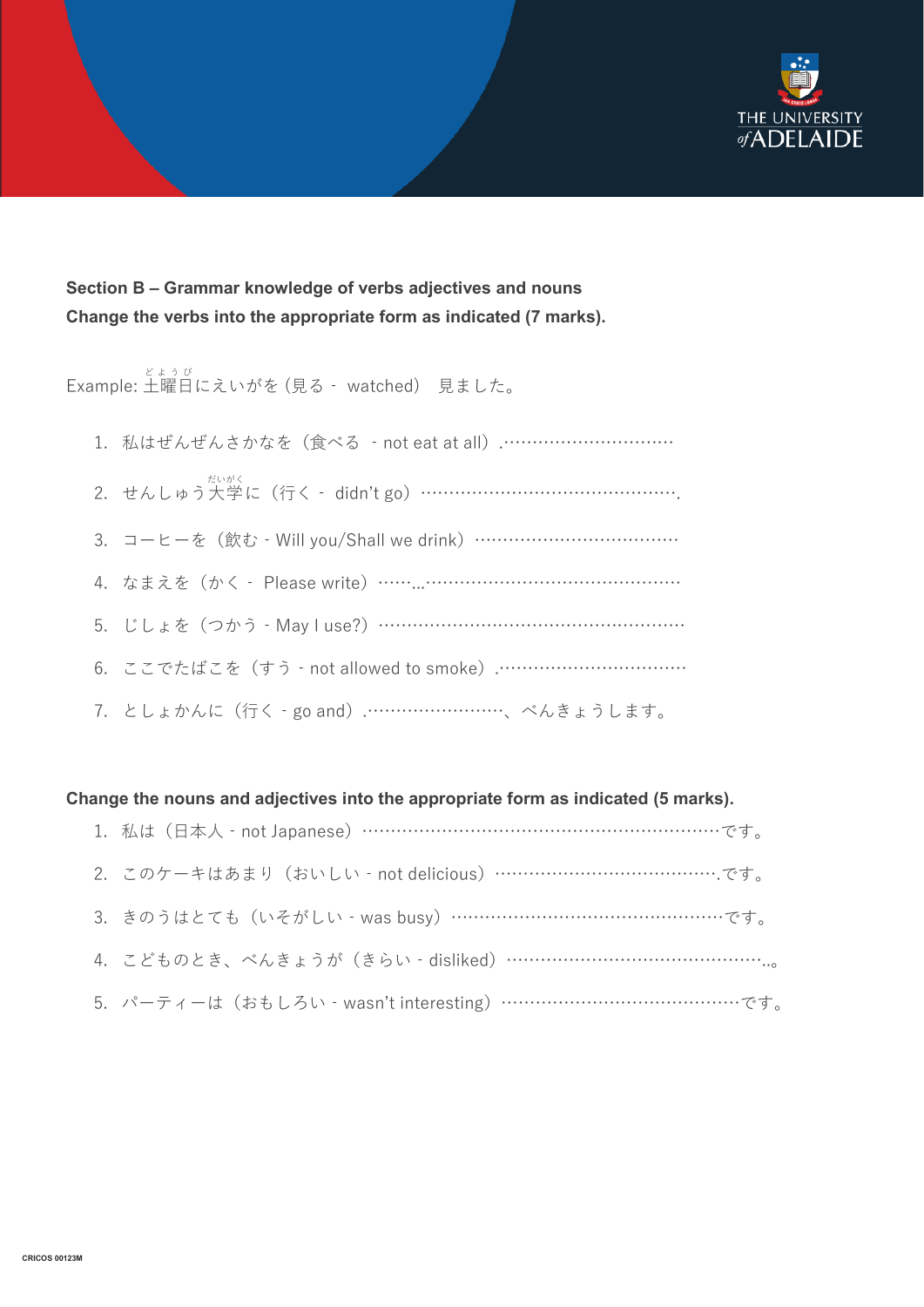

## **Complete the list below with verb てFrom (8 marks)**

Example 食べる/食べます 食べて かう/かいます かって

| おきる/おきます    | 1. |
|-------------|----|
| かえる/かえります   | 2. |
| きく/ききます     | 3. |
| <<br>来る/来ます | 4. |
| する/します      | 5. |
| はなす/はなします   | 6. |
| まつ/まちます     | 7. |
| よむ/よみます     | 8. |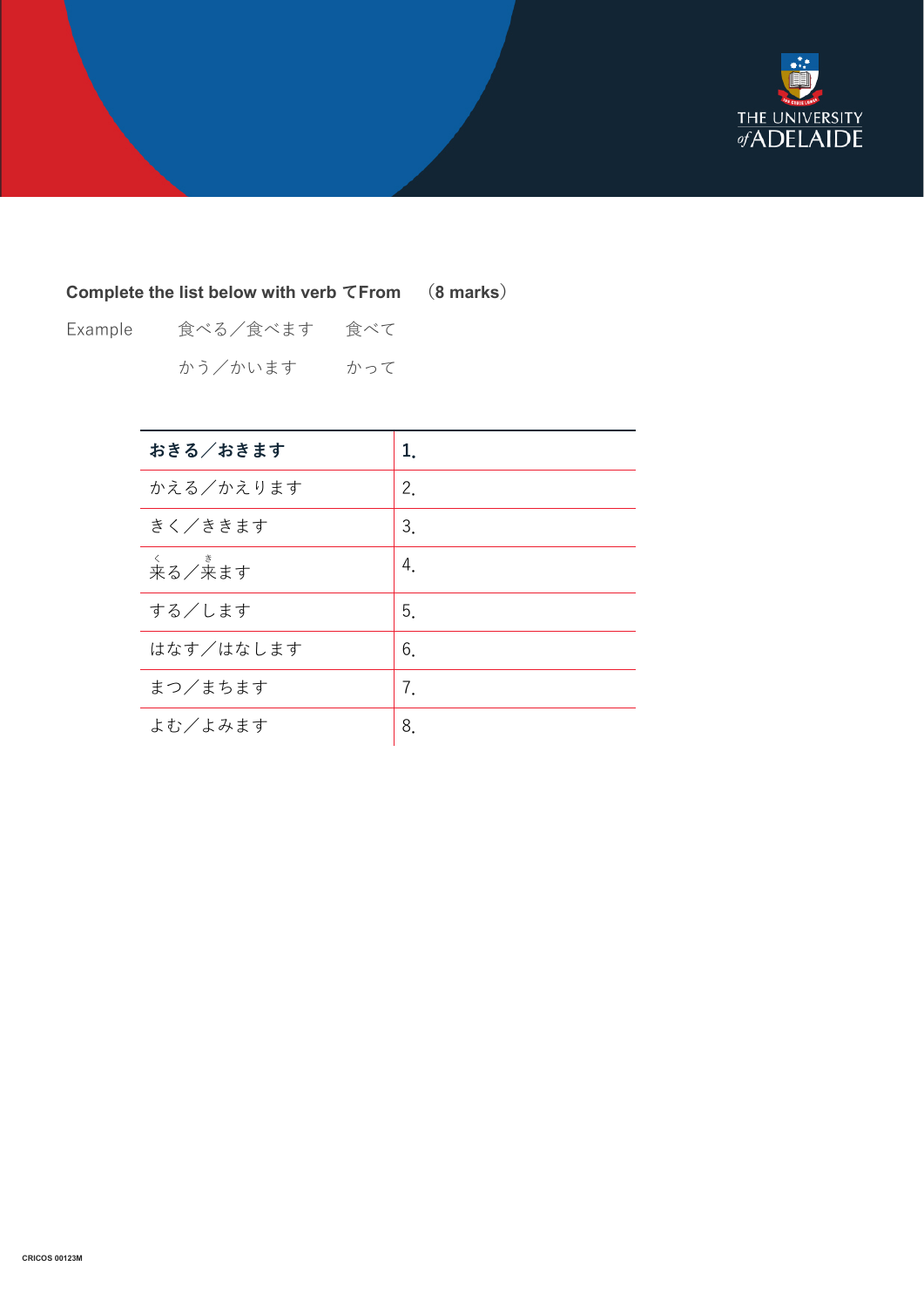

#### **Section C –Reading comprehension**

#### **Read the text and the affirmations that follow (5 marks).**

Write T for truth and F for false. If it is false, justify your answer with correct information from the text.

私のすきなレストラン

私のすきなレストランは、イタリアりょうりのプロントです。えきのみなみをでて、みぎへ五分ぐらい です。ちいさいレストランです。シェフはイタリア人のアントニオさんです。アントニオさんは とて もおもしろい人です。アントニオさんのりょうりはとてもおいしいです。私はよくプロントに行きます 。プロントでワインを飲んで、ピザを食べます。アイスクリームもおいしいです。ここでいつもたくさ ん食べます。りょうりはやすいですから。がいこくじんもたくさん来ます。

(Eri Banno, Yoko Ikeda, Yutaka Ohno. Chikako Shinagawa and Kyoko Tokahiki; Genki I Second edition; The Japan Times; Tokyo, Japan; p.316)